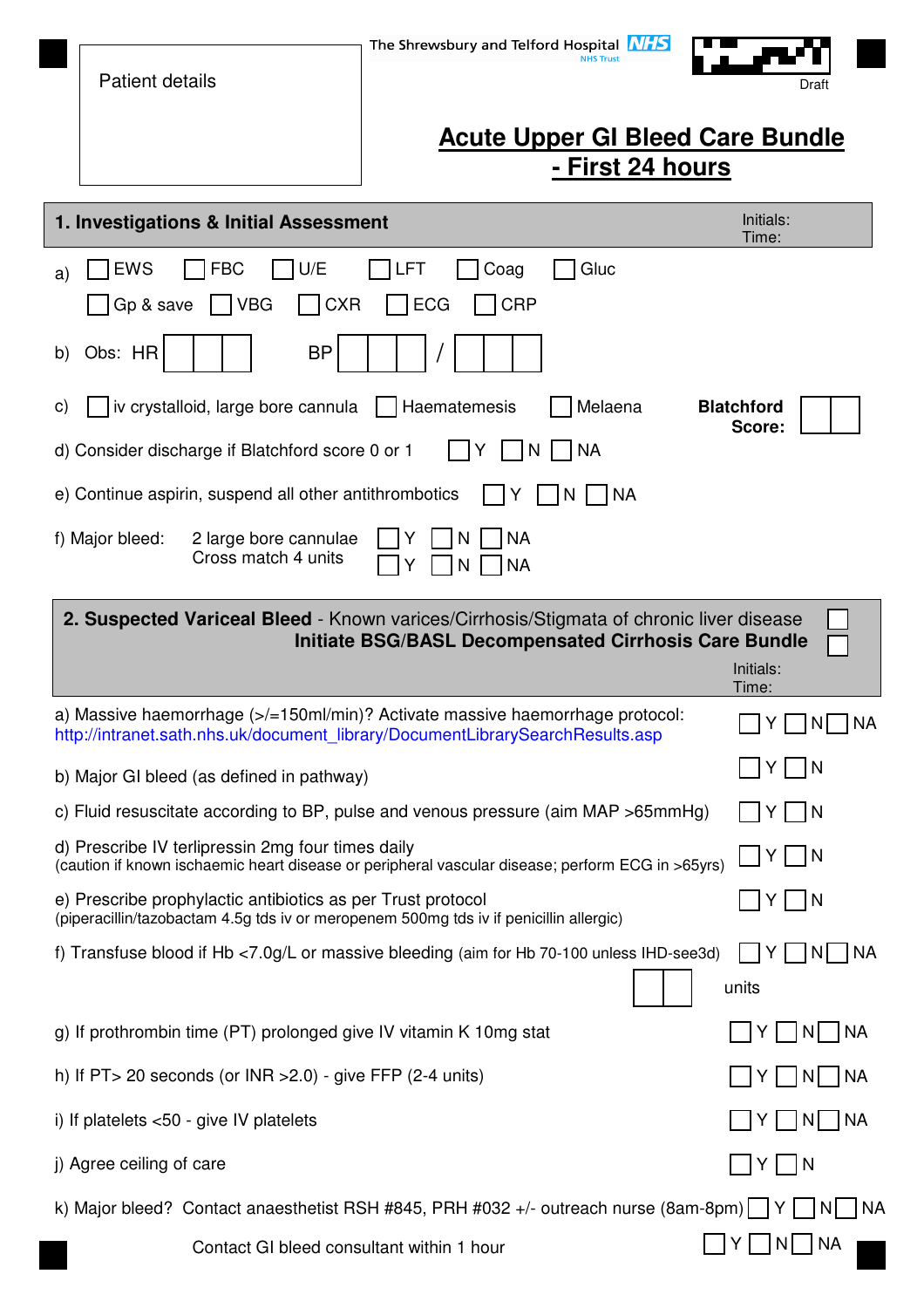

| 3. Non-variceal Bleed                                                                                                                                                        | Initials:<br>Time:                                                                 |                    |
|------------------------------------------------------------------------------------------------------------------------------------------------------------------------------|------------------------------------------------------------------------------------|--------------------|
| a) Massive haemorrhage $\left  \right $ =150ml/min)? Activate massive haemorrhage protocol:<br>http://intranet.sath.nhs.uk/document_library/DocumentLibrarySearchResults.asp | $\sqcap$ Y $\sqcap$ N                                                              |                    |
| b) Major GI bleed (as defined in pathway)                                                                                                                                    | $ Y $ $ N$                                                                         |                    |
| c) Fluid resuscitate according to BP, pulse and v. pressure (aim MAP $>65$ mmHg)                                                                                             | $\sqrt{-}$ $\sqrt{-}$<br>Y                                                         |                    |
| d) Transfuse blood if Hb <7.0g/L or massive bleeding, aiming for Hb 70-100g/L unless<br>cardiac risk factors then transfuse if Hb <80/L aiming for Hb 80-100g/L              | N<br>units                                                                         |                    |
|                                                                                                                                                                              | INR>1.5, APTT>1.5x or Fibrinogen <1g/L - give FFP                                  | Y     N    NA      |
| e) If warfarin - D/w haematologist for Prothrombin complex concentrate + Vitamin K                                                                                           | Y    N   NA                                                                        |                    |
| f) If NOAC - D/w haematologist                                                                                                                                               | Y   N   NA                                                                         |                    |
| g) If platelets $<$ 50 - give IV platelets                                                                                                                                   | Y   N   NA                                                                         |                    |
| h) Agree ceiling of care if frail or severe co-morbidity                                                                                                                     | Y   N   NA                                                                         |                    |
|                                                                                                                                                                              | i) Major GI bleed? Contact anaesthetist RSH #845, PRH #032 +/- outreach nurse      | N   NA<br>YI       |
| $(8am-8pm)$                                                                                                                                                                  | Contact GI bleed consultant within 1 hour                                          | Y    N   NA        |
|                                                                                                                                                                              | Inform on-call surgeon if theatre case                                             | Y     N     NA     |
|                                                                                                                                                                              | 4. Ongoing monitoring (Endoscopy prior to resusitation is dangerous)               | Initials:<br>Time: |
|                                                                                                                                                                              | a) Re-assess HR/BP/UO/rpt Hb after initial resusitation if shocked at presentation | N   NA<br>Y I      |
| b) Critical care team review of major GI bleed or if haemodynamically unstable                                                                                               | N   NA<br>YI                                                                       |                    |
| c) Endoscopy within 2 hours for major GI bleed                                                                                                                               | $\vert N \vert$ $\vert NA$<br>Y I                                                  |                    |
| d) Endoscopy within 24 hours for non-major GI bleed                                                                                                                          | NA<br>NI.                                                                          |                    |
|                                                                                                                                                                              | e) Endoscopy report reviewed including Rebleed Plan if endotherapy given           | NA<br>YI<br>  N    |

- f) PPI given if high risk ulcer  $\Box Y \Box N \Box N$
- g) Post-haemostasis anti-thrombotic plan  $\Box$  Y  $\Box$  N $\Box$  NA
- h) Transfer major GI bleed patients to 25G or HDU/ITU after endoscopy

 $\Box Y \Box N \Box NA$